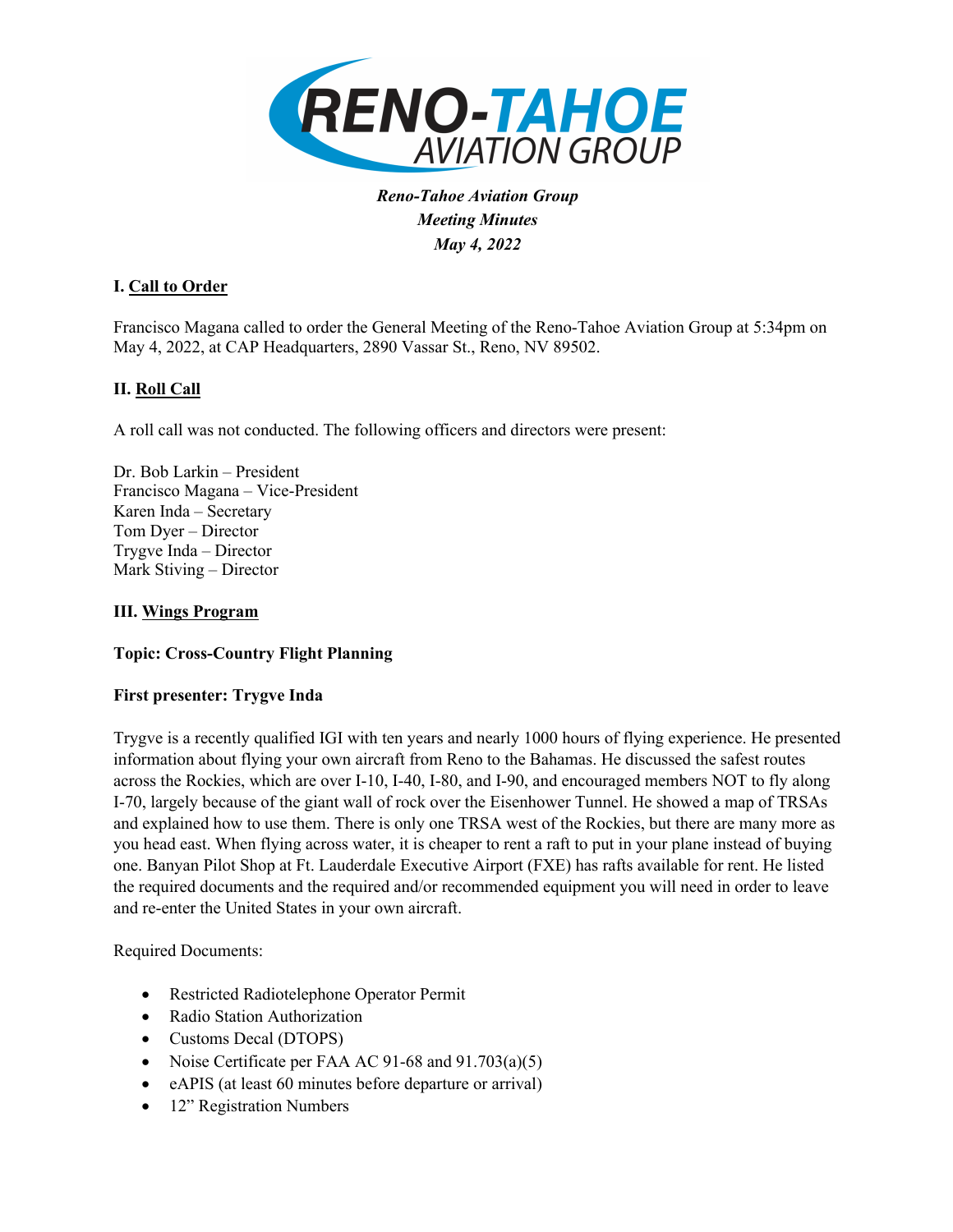

- ICAO Flight Plan (DVFR or IFR) For DVFR, you must estimate your time and point of US ADIZ penetration.
- General Declaration (GenDec) documents.
- Passport
- Make sure your ADS-B, insurance, passenger manifest, and overflight permit meet the requirements for the trip. For example, flights into Mexico require that you carry insurance issued by a Mexican insurance company.

Required and/or Recommended Equipment:

- Garmin Databases (Americas). You can upgrade to the Americas database for the duration of your trip and then downgrade to the USA database upon your return.
- Life Jackets for all persons on board
- Life Raft
- Personal Locator Beacon (406 MHz)
- Handheld Aviation Radio
- Handheld Marine Radio
- Chocks, tiedown ropes, control lock, and aircraft cover. A new, lightweight aircraft cover is easier to carry than the traditional heavy covers.
- Water, Food, and Clothing
- Flashlight
- First-Aid Kit
- Oxygen and Pulse Oxymeter
- Oil, Oil Filter, and Oil Sample Kit (AVLab or Blackstone).
- Cleaning Supplies
- Spare Parts (extra key, door seal, Curtis valves, spark plugs, etc.) Even if you are not an A&P, carrying these spare parts with you can speed up repairs.

Before returning to the USA, add "ADCUS" (Advise Customs) to the remarks in your flight plan. Call US Customs at POE at least one hour prior to the time you plan to cross the ADIZ and obtain the two-letter call sign of the officer. This will be the officer's initials. While on the ground in Bimini, file your flight plan and receive your ADIZ Squawk Code.

Transmit on 122.1 (Miami FSS) Receive on 116.7 (Bimini VOR) In the air, contact Miami FSS on 126.7

The US ADIZ is only **seven** miles west of the Bimini Airport, so do this on the ground.

Trygve also spoke briefly about his flying adventure in southern Africa, the long distances between available fuel, and the necessity of squawking 2000 for "Uncontrolled IFR".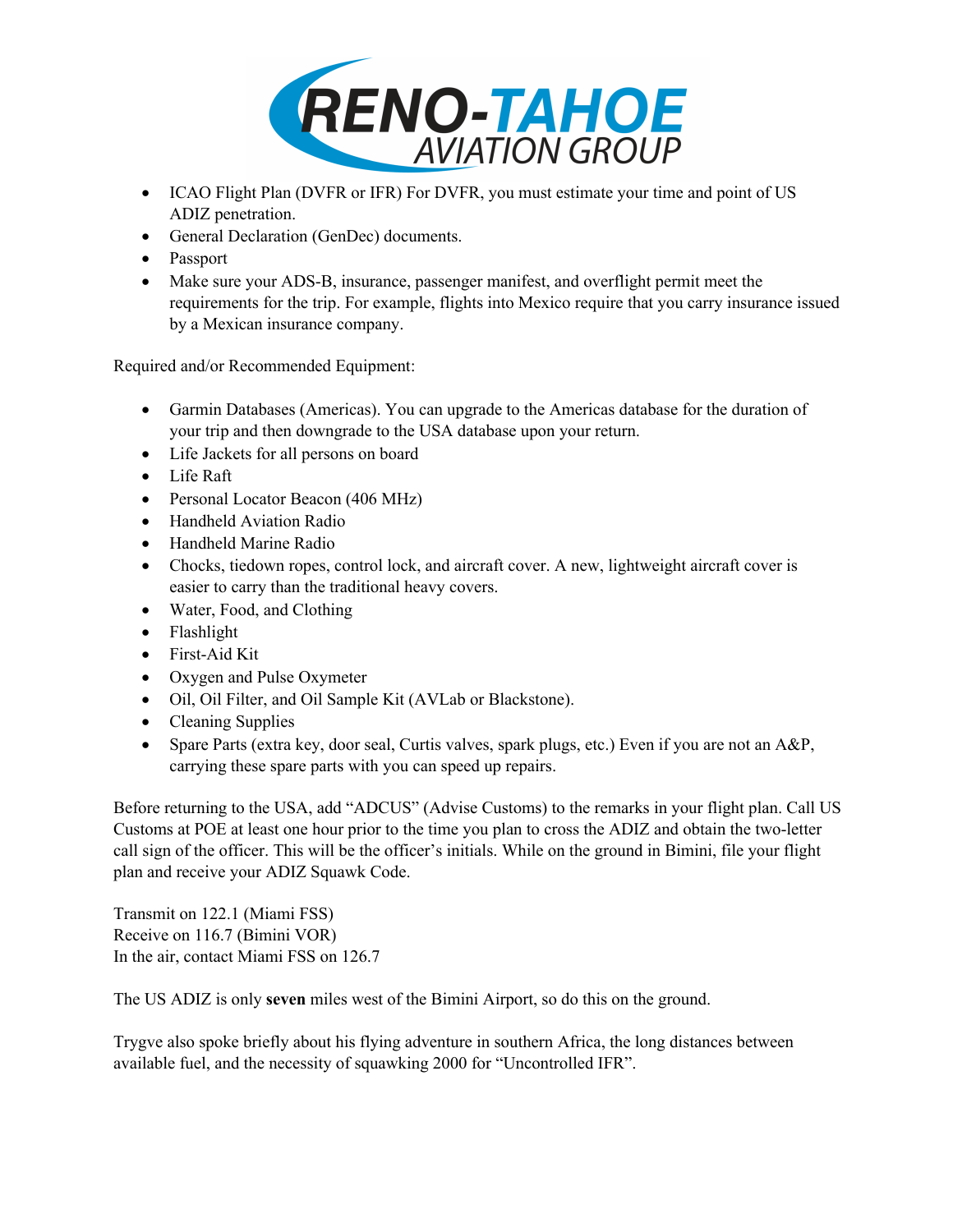

#### **Second presenter: Tom Dyer**

Tom has seven years and about 750 hours of flying experience. He has flown his own airplane to EAA AirVenture at Oshkosh three times. He said it is the busiest airport in the world that week, but with proper planning, you can fly in safely.

The most important thing is to read the NOTAMs. The EAA publishes the NOTAMs on their website weeks (or even months) in advance. Last year, there were 32 pages of NOTAMs and, on approach into OSH, it quickly becomes obvious which pilots have read them and which ones haven't. Don't be the pilot who hasn't read the NOTAMs. Print them and bring them with you.

## **Arriving at Wittman Field (OSH)**

It's very common for pilots to end up in holding patterns around OSH. Make your last stop an hour away from OSH, so that you are content to stay in the holding pattern for as long as the controllers need you to. Always make left turns in the holds. There are no landings allowed between 8pm and 7am or during air shows. On Saturday and early Sunday, the airport may shut down for mass arrivals.

If you'd like to be part of a mass arrival, you will first need to pass a formation flying course. Then you will need to join a group such as "Bonanzas to Oshkosh" or "Cherokees to Oshkosh" and demonstrate your competence and currency in formation flying. If they approve you for the mass arrival, they will give you a sign-off to that effect.

Most aircraft will use the Fisk VFR Arrival in single file with ½ mile separation. Slower aircraft are expected to fly at 1800 feet and 90 kts, while high-performance aircraft are expected to fly at 2100 feet and 135 kts. Get the ATIS, monitor 120.7, and pay attention to the NOTAMs. Don't overtake or use Sturns to follow slower aircraft. If you go around, don't climb to 1800 feet into the arriving traffic.

There are several things you can do to prepare for a trip to Oshkosh. First, listen to recordings of the Fisk controllers. You can find these on the internet. When you cross the small town of Fisk, they'll ask you to rock your wings. Don't talk to the controllers; they will talk to you. Second, practice spot landings. If you are told to land on the yellow dot, then you'd better land on the yellow dot. Third, make signs. After you land, put your signs in your windshield so the flag-people can direct you. To be directed to GA Camping, make a "GAC" sign. To be more specific, add a sign that says (for example) "South Forty Please". Do not talk to the flag-people; they will talk to you. Even if you are cleared to land at OSH, there's no guarantee you will have a place to park. Ground controllers can ask you to take off and depart for another airport. Good alternates are Green Bay, Appleton, and Fond du Lac.

#### **Accommodation at OSH**

To tie your aircraft down on grass, Tom recommended a product called "The Claw Aircraft Tie Down". It's a yellow strap that comes with three legs and a hammer, and it's available from aircraft supply stores.